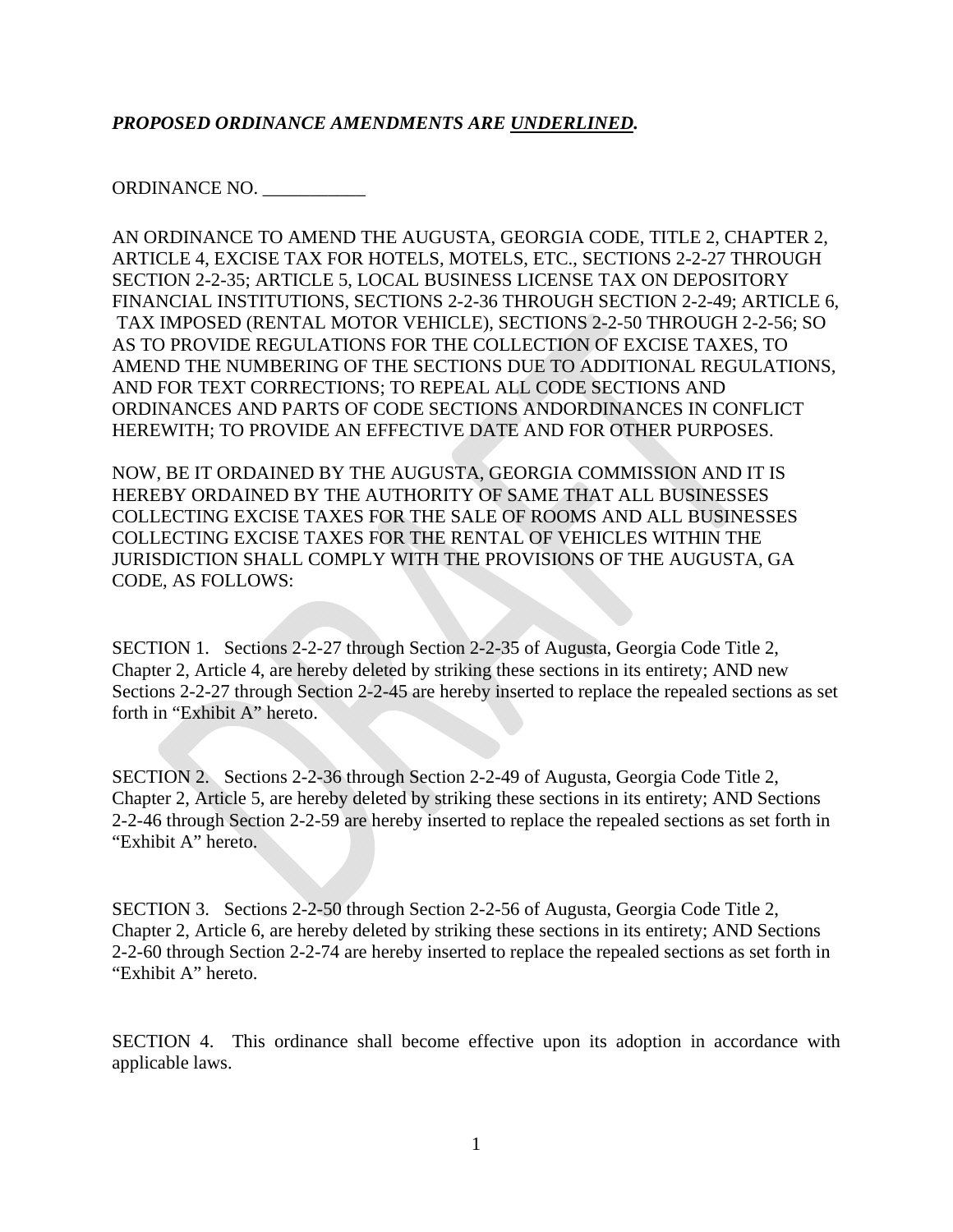SECTION 5. All ordinances or parts of ordinances in conflict herewith are hereby repealed.

Adopted this \_\_\_ day of \_\_\_\_\_\_\_\_\_\_\_, 2014.

As its Mayor Seal:

\_\_\_\_\_\_\_\_\_\_\_\_\_\_\_\_\_\_\_\_\_\_\_\_\_\_ Attest:\_\_\_\_\_\_\_\_\_\_\_\_\_\_\_\_\_\_\_\_\_\_\_\_\_\_\_\_\_\_ David S. Copenhaver Lena J. Bonner, Clerk of Commission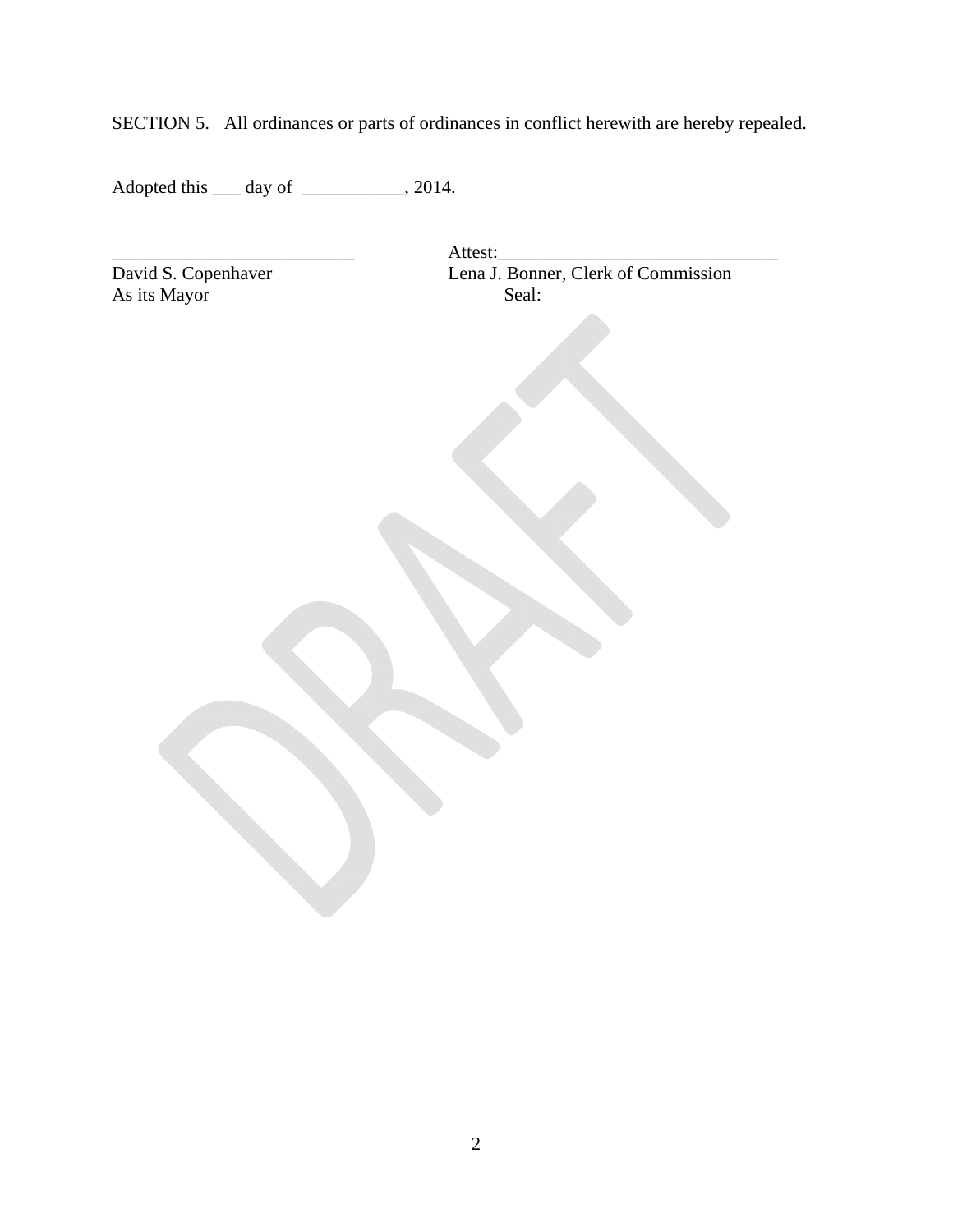### **CERTIFICATION**

The undersigned Clerk of Commission, Lena J. Bonner, hereby certifies that the foregoing Ordinance was duly adopted by the Augusta, Georgia Commission on \_\_\_\_\_\_\_\_\_\_\_\_\_\_\_\_, 2014 and that such Ordinance has not been modified or rescinded as of the date hereof and the undersigned further certifies that attached hereto is a true copy of the Ordinance which was approved and adopted in the foregoing meeting(s).

\_\_\_\_\_\_\_\_\_\_\_\_\_\_\_\_\_\_\_\_\_\_\_\_\_\_\_\_\_\_ Lena J. Bonner, Clerk of Commission

Published in the Augusta Chronicle.

Date:  $\frac{ }{ }$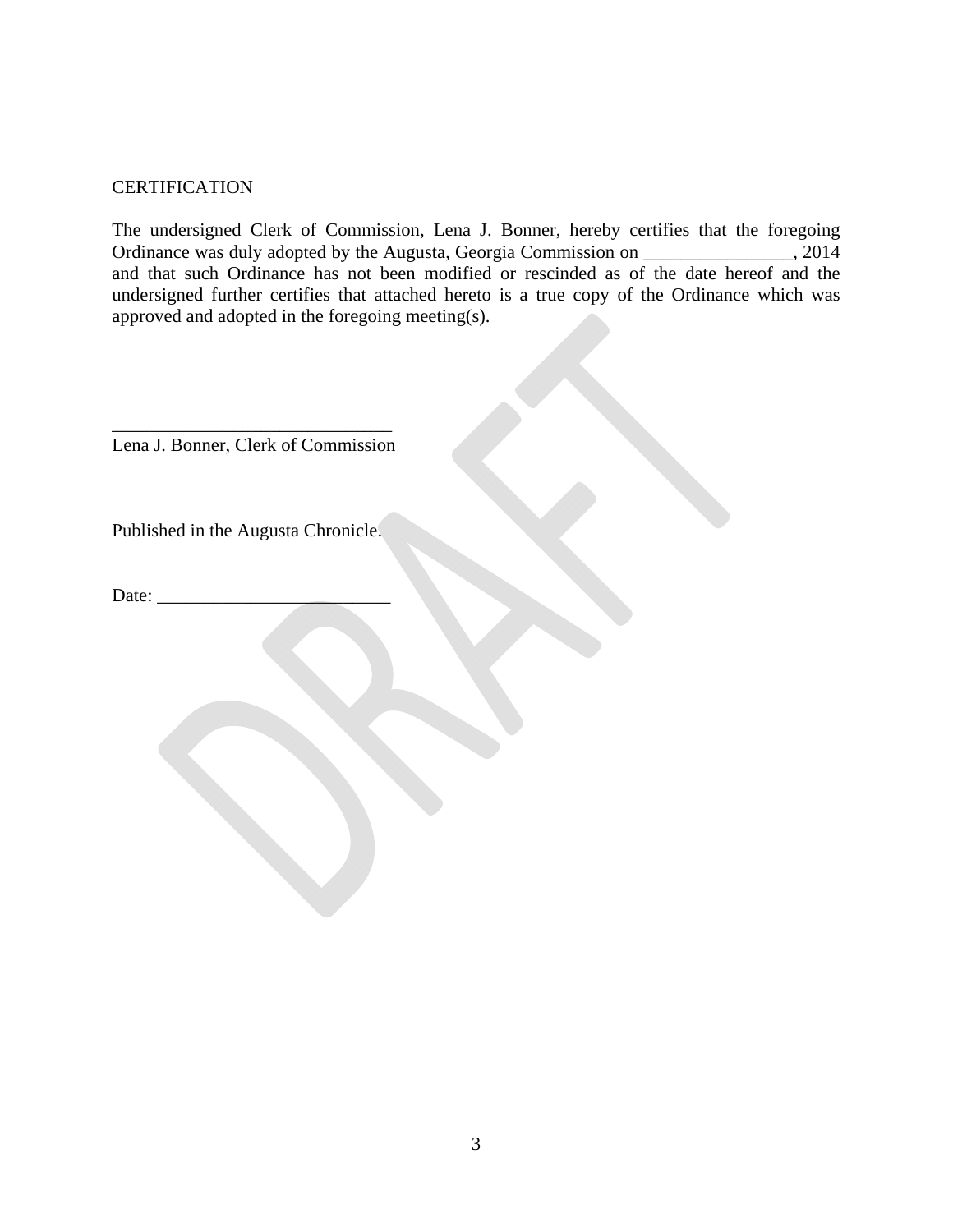#### *"EXHIBIT A"*

## **ARTICLE 4 EXCISE TAX FOR HOTELS, MOTELS, ETC.**

#### **Sec. 2-2-27. Levied; amount.**

There is hereby levied and imposed an excise tax at the rate of six (6) percent of the charge to the public for and upon the furnishing for value to the public of any room or rooms, lodging or accommodations furnished by any person or legal entity within Augusta-Richmond County operating a hotel, motel, inn, lodge, tourist camp, tourist cabin or other place in which rooms, lodging or accommodations are regularly furnished for value. Such tax shall not include the sale or charges for any rooms, lodgings or accommodations furnished for a period of more than thirty (30) consecutive days, or for the use of meeting rooms.

### **Sec. 2-2-28. Remittance; when due; interest and penalties on delinquent taxes.**

(a) Dealers shall pay the hotel and motel tax with such remittance form as prescribed by Augusta-Richmond County. Each dealer shall remit the tax to the Augusta-Richmond County Commission, Hotel and Motel Tax, P.O. Box 9270, Augusta, Georgia 30906, with check or money order payable to the Commission.

(b) Such excise tax shall be paid monthly within twenty (20) days after the end of each month. (c) Any past due and delinquent taxes owed Augusta-Richmond County under this Article shall bear interest at the rate of one (1) percent per month from the date the tax is due until the date the tax is paid. When any dealer fails to make any return or to pay the full amount of the tax required by this Article, when due, there shall be imposed, in addition to other penalties provided by law, interest as provided herein, and forfeiture of the collection fee as provided in section 2-2-29, a further penalty to be added to the tax in the amount of five (5) percent or five dollars (\$5.00), whichever is greater, if the failure is for not more

than thirty (30) days and an additional five (5) percent or five dollars (\$5.00), whichever is greater, for each additional thirty (30) days during which the failure continues. The penalty for any single violation shall not exceed twenty-five (25) percent or twenty-five dollars (\$25.00), whichever is greater. If the failure is due to providential cause, shown to the satisfaction of the Tax Commissioner in affidavit form attached to the return and remittance is made within ten (10) days of the due date, the return may be accepted exclusive of penalties and interest. In the case of a fraud or fraudulent return or of a failure to file a return where willful intent exists to defraud Augusta-Richmond County of any tax due under this Article, a penalty of fifty (50) percent of the tax due shall be assessed.

### **Sec. 2-2-29. Dealer's collection fee.**

Dealers collecting the hotel and motel tax shall be allowed a percentage of the tax due and accounted for in the amount of three (3) percent in the form of a deduction in submitting, reporting and paying the amount due, if such amount is not delinquent at the time of payment. Upon the failure to make a timely report and remittance by the twentieth day of the month next succeeding the month in which such sales were made, such collection fee shall be forfeited. Dealers shall pay such tax with such remittance form as prescribed by the Augusta-Richmond County Commission.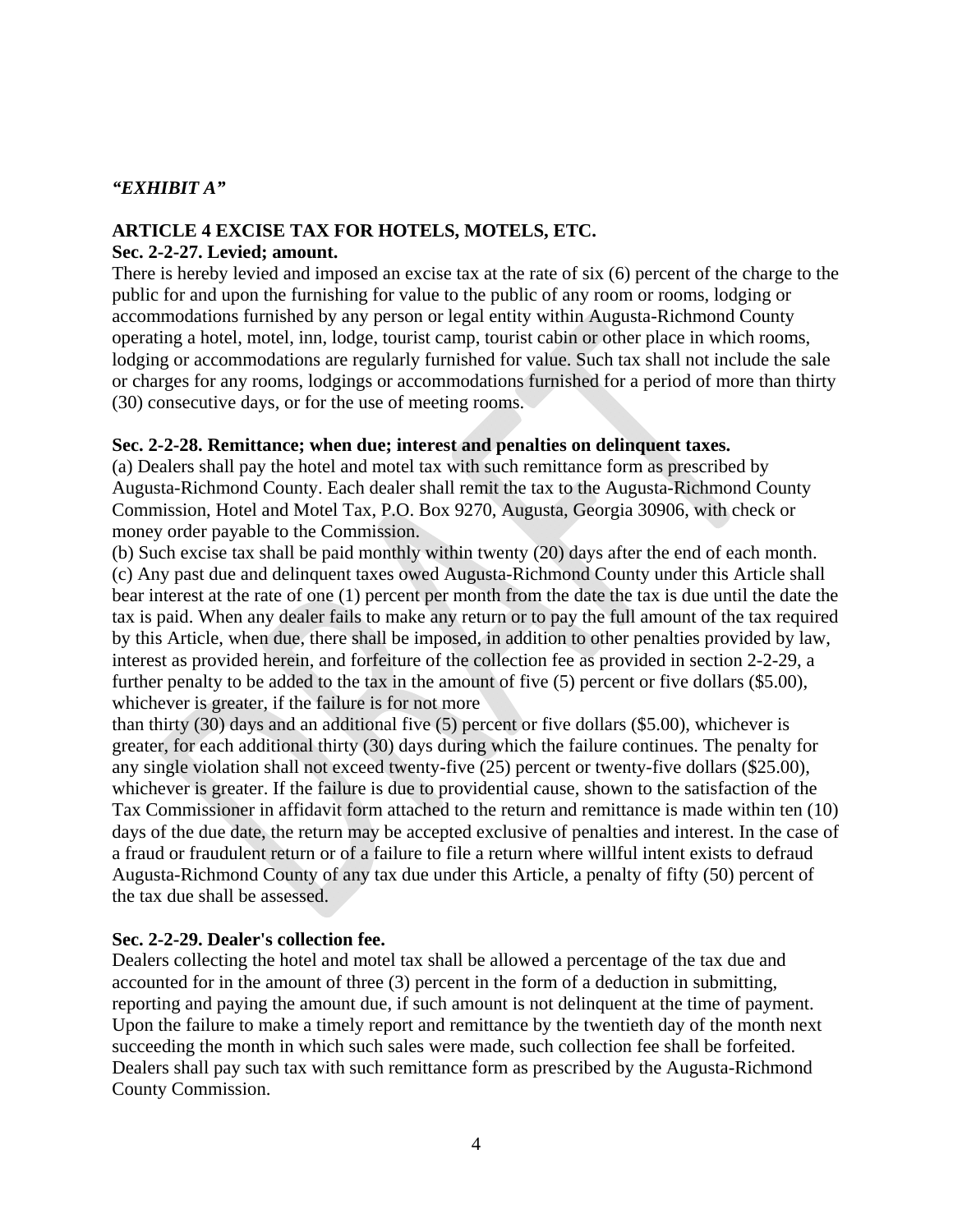#### **Sec. 2-2-30. Verifications of books and records.**

All books and records of each dealer shall be subject to inspection and audit by Augusta-Richmond County to verify compliance with this article.

#### **Sec. 2-2-31. In addition to other taxes.**

The excise tax provided for hereinabove shall be in addition to any license fee or occupation tax or charge which may now or in the future be imposed upon dealers within Augusta-Richmond County.

### **Sec. 2-2-32. Distribution of proceeds (as determined by the Augusta Commission).**

(a) Sixteen and two-thirds (16 2/3) percent of the hotel-motel excise tax imposed by this section is hereby appropriated to the Augusta-Richmond County Coliseum Authority for the construction and expansion of the civic center or coliseum as provided in O.C.G.A. § 48-13- 51(a)(4), and such proceeds from the hotel-motel tax shall be delivered to such Authority each month.

(b) An additional twenty-three and one-third (231/3) percent of the hotel-motel excise tax imposed by this section is hereby appropriated to the Augusta-Richmond County Coliseum Authority for the support, construction and expansion of the civic center or coliseum as provided in O.C.G.A. § 48-13-51(a)(4), and such proceeds fromthe hotel-motel tax shall be delivered to such Authority each month.

(c) An additional ten (10) percent of the hotel-motel excise tax imposed by this section is hereby appropriated to the Augusta-Richmond County Coliseum Authority for the support of the civic center or coliseum as provided in O.C.G.A. § 48-13-51(a)(4), and such proceeds from the hotelmotel tax shall be delivered to such Authority each month.

(d) Thirty-three and one-third (331/3) percent of the hotel-motel excise tax imposed by this section is hereby appropriated to the Augusta Convention and Visitors Bureau, Inc.

(e) An additional sixteen and two-thirds (162/3) percent is hereby appropriated as follows:

 (1) For calendar year 1998, the full amount shall be paid to the Augusta-Richmond County Museum;

 (2) For calendar year 1999, Three Hundred Thousand Dollars (\$300,000.00), to be paid in twelve (12) equal monthly payments, shall be paid to the Augusta-Richmond County Museum and the balance shall be paid to the Augusta Convention and Visitors Bureau, Inc., to be used solely as provided in subparagraph (f) hereof;

 (3) For calendar year 2002, Three Hundred Thousand Dollars (\$300,000.00) shall be paid to the Augusta Museum of History and Seventy-five Thousand Dollars (\$75,000.00) shall be paid to the Lucy Laney Craft Museum and the balance shall be paid to the Augusta Convention and Visitors Bureau, Inc., to be used solely as provided in subparagraph (f) hereof;

 (4) For calendar year 2001, One Hundred Thousand Dollars (\$100,000.00), to be paid in twelve (12) equal monthly payments, shall be paid to the Augusta-Richmond County Museum and the balance shall be paid to the Augusta Convention and Visitors Bureau, Inc., to be used solely as provided in subparagraph (f) hereof;

 (5) For calendar year 2002 and each year thereafter, said amount shall be paid to the Augusta Convention and Visitors Bureau, Inc., to be used solely as provided in subparagraph (f) hereof.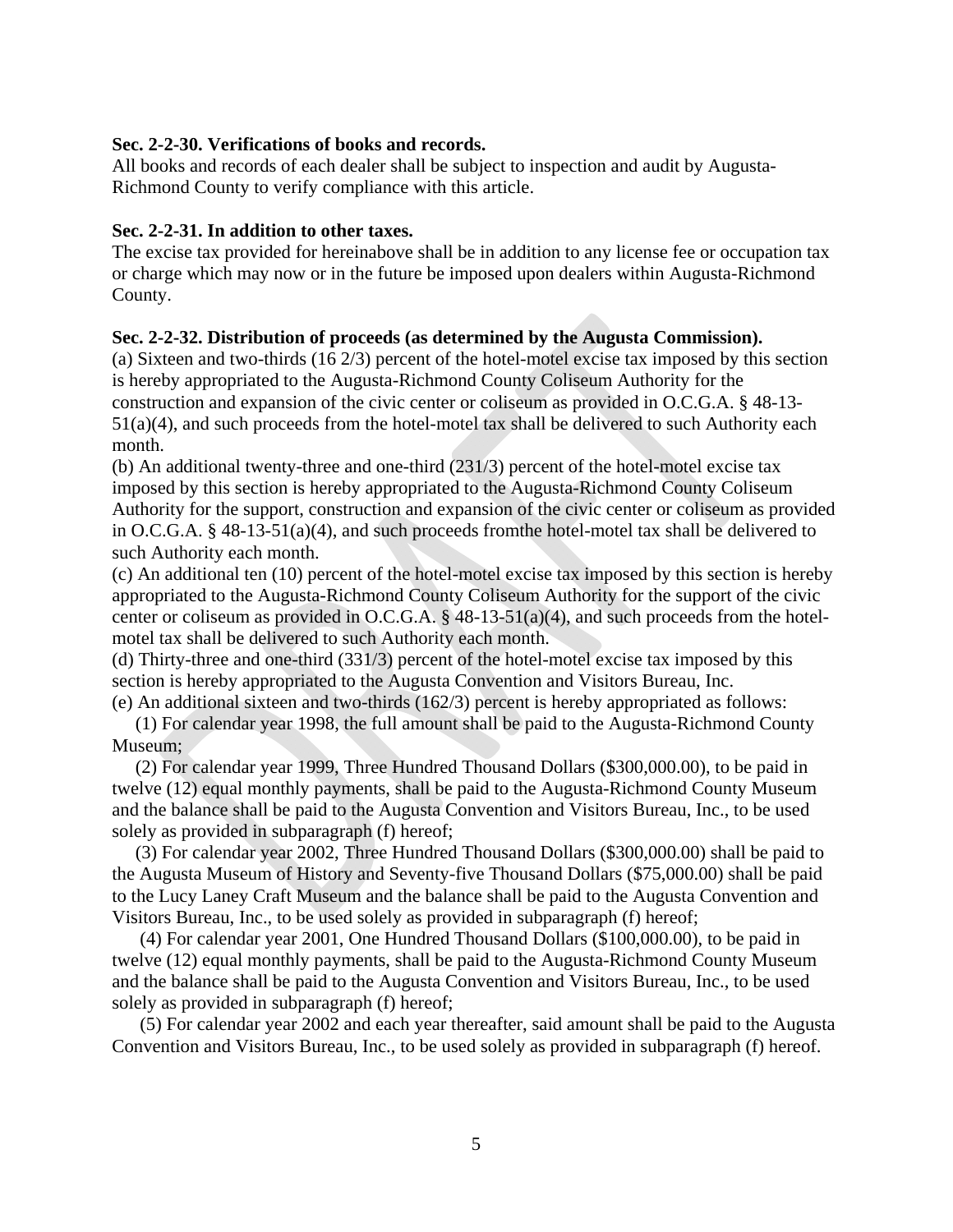(f) Amounts paid to the Augusta Convention and Visitors Bureau, Inc. pursuant to subsection (e)(2) through (e)(5) hereof shall be used solely as provided in the contract between the Augusta Convention and Visitors Bureau, Inc. and Augusta, Georgia.

## **Sec***.* **2-2-33. Determinations, returns and payments.**

(a) *Due date of taxes.* All taxes collected by any licensee or agent hereunder shall be due and payable to the Director of Planning & Development of Augusta-Richmond County monthly on or before the twentieth day of every month next succeeding each respective monthly period, as set forth in section 2-2-28 herein.

(b) *Return; time of filing; persons required to file; execution.* On or before the twentieth day of the month following each monthly period, a return for the preceding monthly period shall be filed with the Director of Planning & Development of Augusta-Richmond County in such form as the director may prescribe by every licensee or agent liable for the payment of tax hereunder. (c) *Contents of return.* All returns shall show the gross receipts from the sale of rooms, as defined in section 2-2-27, amount of tax collected or authorized due for the related period, and such other information as may be required by the Director of Planning & Development. (d) *Delivery of return and remittance.* The person required to file the return shall deliver the return, together with the remittance of the net amount of tax due to Planning & Development Department, 1815 Marvin Griffin Road, Augusta, Ga. 30906, for Augusta-Richmond County. (e) *Collection fee allowed operators.* Operators collecting the tax shall be allowed to receive a percentage of the tax due and accounted for and shall be reimbursed in the form of a deduction in submitting, reporting and paying the amount due, if said amount is not delinquent at the time of payment. The rate of the deduction shall be the same rate authorized for deductions from state tax under the Georgia Retailers' and Consumers' Sales and Use Tax Act, approved February 20, 1951 (Ga. Laws, P. 360) as now or hereafter amended.

## **Sec. 2-2-34. Deficiency determinations.**

(a) *Recomputation of tax; authority to make; basis of recomputation.* If the Director of Planning & Development is not satisfied with the return or returns of the tax, or the amount of the tax to be paid to the Augusta-Richmond County Commission by any person, he may compute and determine the amount required to be paid upon the basis of any information within his possession or that may come into his possession. One or more than one deficiency determination may be made of the amount due for one or more than one monthly period.

(b) *Interest on deficiency.* The amount of the deficiency determination, exclusive of penalties, shall bear interest at the rate of one (1) percent per month or fraction thereof from the twentieth day after the close of the monthly period in which the amount or any portion thereof should have been returned until the date of payment.

(c) *Offsetting of overpayment.* In making a deficiency determination, the Director of Planning & Development may offset overpayment, for a period or periods, against underpayment, for another period or periods, against penalties, and against the interest on underpayment. The interest on overpayment shall be computed in the manner set forth in subsection (b) above. (d) *Penalty; negligence or disregard of rules and regulations.* If any part of the deficiency for which a deficiency determination has been made is due to negligence or disregard of rules and regulations, a penalty of twenty (20) percent of the amount of such deficiency shall be added thereto.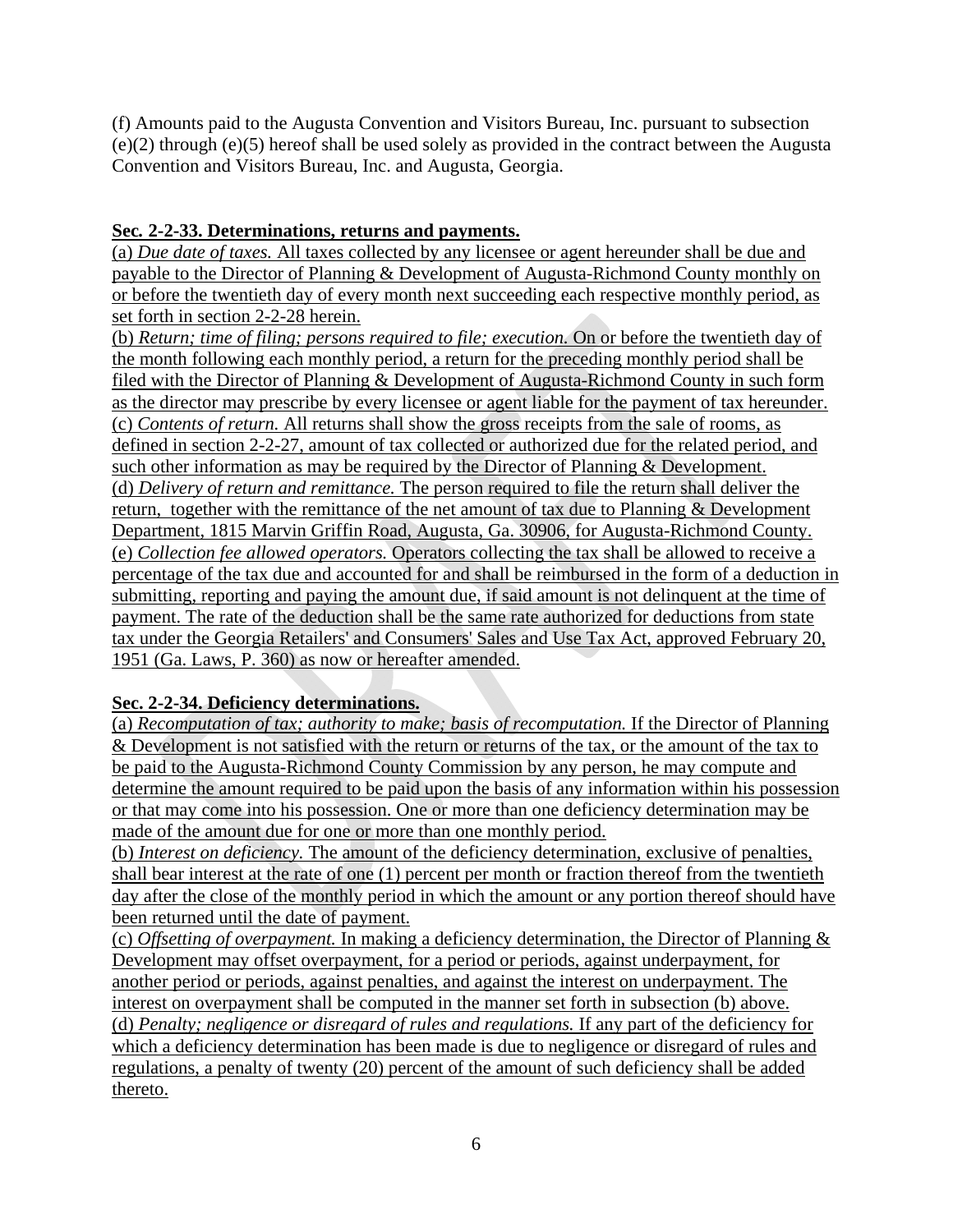(e) *Penalty for fraud or intent to evade.* If any part of the deficiency for which a deficiency determination is made is due to fraud or intent to evade any provisions of this article or other authorized rules and regulations, a penalty of fifty (50) percent of the deficiency shall be added thereto.

(f) *Notice of Director of Planning & Development's determination; service of.* The Director of Planning & Development, or his designated representative, shall give to the licensee written notice of his deficiency determination. The notice may be served personally or by mail; if by mail such service shall be pursuant to O.C.G.A. § 9-11-4 and shall be addressed to the licensee at his address as it appears in the records of the Director of Planning & Development. In case of service by mail of any notice required by this article, the service is complete at the time of deposit in the United States Post Office.

(g) *Time within which notice of deficiency determination to be mailed.* Except in the case of fraud, intent to evade this article or authorized rules or regulations, or failure to make a return, every notice of a deficiency determination shall be mailed within three (3) years after the twentieth day of every month following the monthly period for which the amount is proposed to be determined, or within three (3) years after the return is filed, whichever period should last expire.

# **Sec.** *2***-2-35. Determination if no return made.**

(a) *Estimate of gross receipts.* If any licensee fails to make a return, the Director of Planning & Development shall make an estimate of the amount of the gross receipts of the licensee, or as the case may be, of the amount of the total sales in Augusta-Richmond County which are subject to the tax. The estimate shall be made for the period or periods in respect to which the licensee failed to make the return and shall be based upon any information which is in, or may come into, the possession of the Director of Planning & Development. Upon the basis of this estimate, the Director of Planning & Development shall compute and determine the amount required to be paid the Commission, adding to the sum thus determined a penalty equal to fifteen (15) percent thereof. One (1) or more deficiency determinations may be made for one (1) or for more than one (1) period.

(b) *Manner of computation; offsets; interest.* In making a determination under this section, the Director of Planning & Development may offset overpayment for a period or penalties against the interest on the underpayment. The interest on underpayment shall be computed in the manner set forth in section 2-2-34(c).

(c) *Interest on amount found due.* The amount of the determination under this section, exclusive of penalties, shall bear interest at the rate of one (1) percent per month, or fraction thereof, from the twentieth day of the month following the monthly period, for which the amount or any portion thereof should have been returned, until the date of payment.

(d) *Giving of notice; manner of service.* Promptly after making his determination, the Director of Planning & Development shall give to the person written notice, to be served personally or by mail in the manner prescribed for service of notice of a deficiency determination.

## **Sec. 2-2-36. Penalties and interest for failure to pay tax.**

Any licensee who fails to pay the tax herein imposed to the Augusta-Richmond County Commission, or fails to pay any amount of such tax required to be collected and paid to the Commission, within the time required, shall pay a penalty of ten (10) percent of the tax, or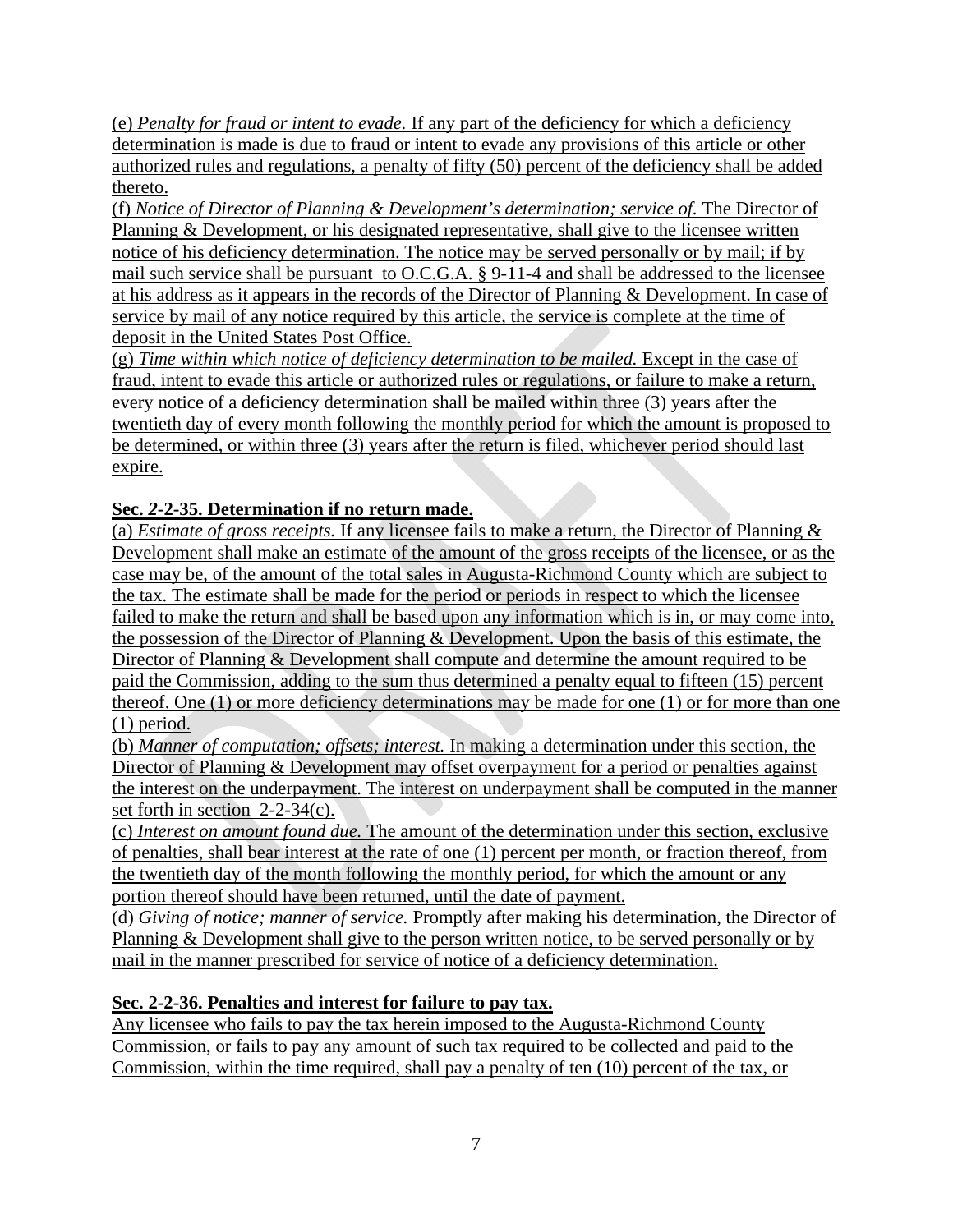amount of the tax, in addition to the tax or amount of the tax, plus interest on the unpaid tax or any portion thereof, as set forth in section 2-2-34 (b).

## **Sec. 2-2-37. Collection of tax.**

(a) *Security, Director of Planning & Development may exact; amount; sale of; notice of sale, return of surplus.* The Director of Planning & Development, whenever he deems it necessary to ensure compliance with this article, may require any person subject hereto to deposit with him such security as the director may determine. The amount of the security shall be fixed by the director but shall not be greater than twice the person's estimated average liability for the period for which he files returns, or determined in such a manner as the director deems proper. The amount of the security may be increased by the Director of Planning & Development subject to the limitations herein provided. The director may sell the security at public auction, with the approval of the Augusta-Richmond County Commission, if it becomes necessary to do so in order to recover any tax or any amount required to be collected, interest or penalty due. Notice of the sale may be served upon the person who deposited the security personally or by mail; if by mail, service shall be made in the manner prescribed for service of a notice of a deficiency determination and shall be addressed to the person at his address as it appears in the records of the Director of Planning & Development. Upon any sale, any surplus above the amounts due shall be returned to the person who deposited the security.

(b) *Notice of delinquency to persons holding, credits or property of delinquent; time for; duty of persons so notified.* If any person is delinquent in the payment of the amount required to be paid by him, or in the event a determination has been made against him which remains unpaid, the Director of Planning & Development may, not later than three (3) years after the payment became delinquent, give notice thereof by registered mail to all persons in Augusta-Richmond County having in their possession or under their control any credits or other personal property belonging to the delinquent, or owing any debts to the delin-

quent. After receiving the notice, the persons so notified shall neither transfer nor make any other disposition of the credits, other personal property or debts in their possession or under their control at the time they receive the notice until the director consents to a transfer or disposition or until twenty (20) days elapse after the receipt of the notice. All persons so notified shall, within five (5) days after receipt of the notice, advise the director of all these credits, other personal property, or debts in their possession, under their control or owing by them. (c) *Action for tax; time for.* At any time within three (3) years after any tax or any amount of tax required to be collected becomes due and payable and at any time within three (3) years after the delinquency of any tax or any amount of tax required to be collected, the Director of Planning & Development may bring an action in the courts of this state, or any other state, or of the United States, in the name of the Augusta- Richmond County Commission, to collect the amount delinquent, together with penalties and interest, court fees, filing fees, attorney's fees and other legal fees incident thereto.

(d) *Duty of successors or assignees of operator to withhold tax from purchase money.* If any operator liable for any amount under this article sells out his business or quits the business, his successors or assigns shall withhold sufficient of the purchase price to cover such amount due and owing until the former owner produces a receipt from the Director of Planning & Development showing that he has been paid or a certificate stating that no amount is due. (e) *Liability for failure to withhold; certificate of notice of amount due; time to enforce successor's liability.* If the purchaser of a business fails to withhold the purchase price as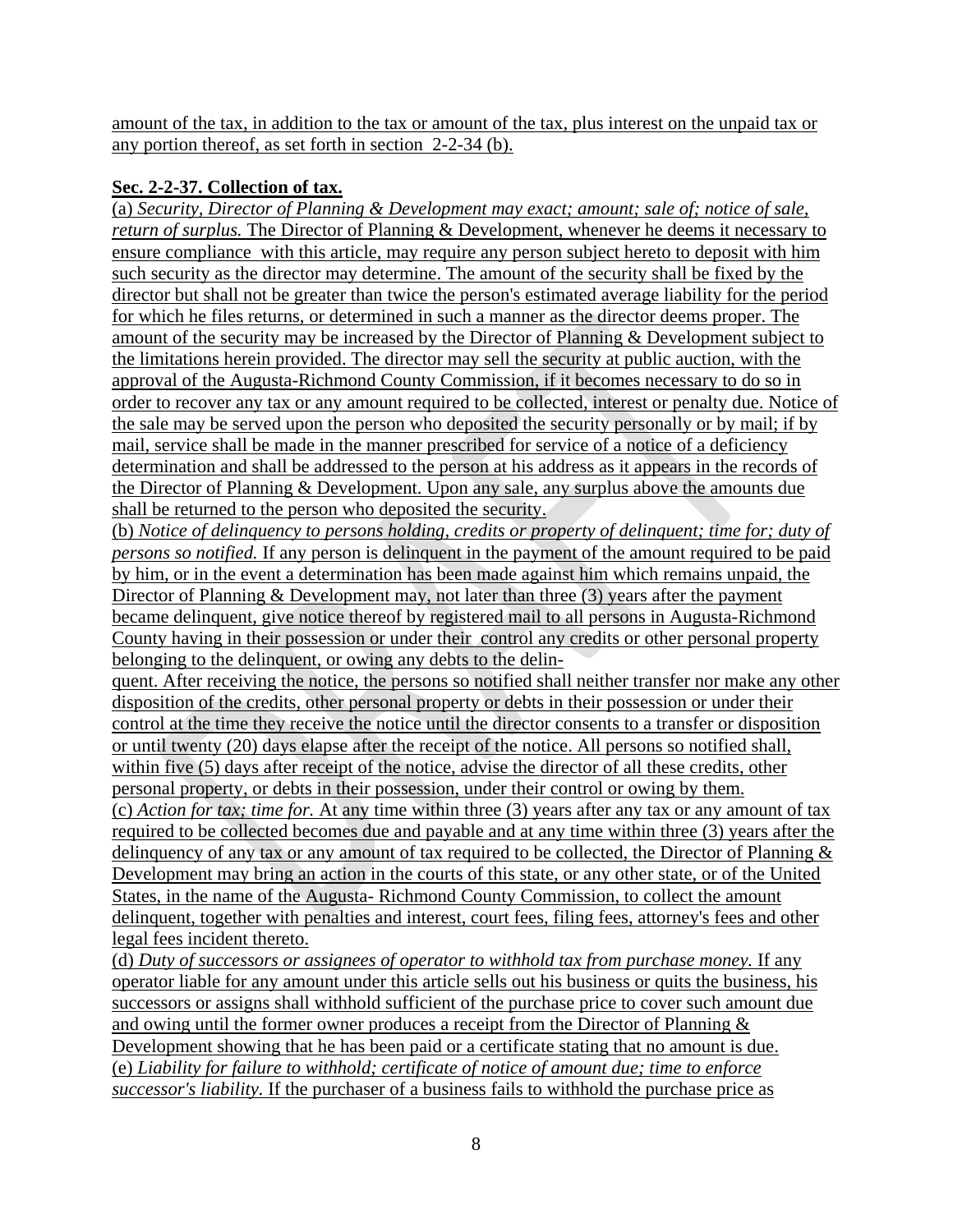required under subsection (d) above, he becomes personally liable for the payment of the amount required to be withheld by him to the extent of the purchase price valued in money. Within thirty (30) days after receiving a written request from the purchaser for a certificate, the Director of Planning & Development shall either issue the certificate or mail notice to the purchaser at his address as it appears on the records of the Director of Planning & Development of the amount that must be paid as a condition of issuing the certificate. The time within which the obligation of a successor may be enforced shall start to run at the time the operator sells out his business or at the time that the determination against the operator becomes final, whichever event occurs later. (f) *Refund of tax, penalty or interest paid more than once or illegally collected.* Whenever the amount of any tax, penalty or interest has been paid more than once, or has been erroneously or illegally collected or received by Richmond County, the City of Augusta, or Augusta-Richmond County under this Ordinance, it may be offset as provided in section 2-2-34 (c) or it may be refunded, provided a verified claim in writing therefor, stating the specific ground upon which the claim is founded, is filed with the Director of Planning & Development within three (3) years from the date of payment. The claim shall be audited and shall be made on forms provided by the director. If the claim is approved by the director and the Augusta-Richmond County Commission, the excess amount collected or paid may be refunded or may be credited on any amounts then due and payable from the person from whom it was collected or by whom paid; and the balance may be refunded to this person, his administrators or executors.

### **Sec. 2-2-38. Administration of article.**

(a) Authority of Director of Planning & Development*.* The Director of Planning & Development shall administer and enforce the provisions of this article for the levy and collection of the tax imposed by this article.

(b) *Rules and regulation.* The Director of Planning & Development shall have the power and authority to make and publish reasonable rules and regulations not inconsistent with this article or other laws of Augusta-Richmond County and the State of Georgia, or the constitution of this state or the United States for the administration and enforcement of the provisions of this article and the collection of the taxes hereunder.

(c) *Records required for operators, etc.; form.* Every licensee for the sale of rooms, as defined in section 2-2-27, in this county shall keep such records, receipts, invoices and other pertinent papers in such form as the Director of Planning & Development may require.

(d) *Examination of records; audits.* The Director of Planning & Development, auditor of Augusta-Richmond County, or any person authorized in writing by the director, may examine the books, papers, records, financial reports, equipment and other facilities of any licensee liable for the tax, in order to verify the accuracy of any return made, or if no return is made by the licensee, to ascertain and determine the amount required to be paid.

(e) *Authority to require reports; contents.* In administration of the provisions of this article, the Director of Planning & Development may require the filing of reports by any person or class of persons having in such person's or persons' possession or custody information relating to sales of rooms which are subject to the tax. The reports shall be filed with the Director of Planning  $\&$ Development when required by the director and shall set forth the price charged for each sale, the date or dates of sale and such other

information as the Director of Planning & Development may require.

(f) *Disclosure of business of operators, etc.; limitations on rule.* The Director of Planning & Development or any person having an administrative duty under this article shall not make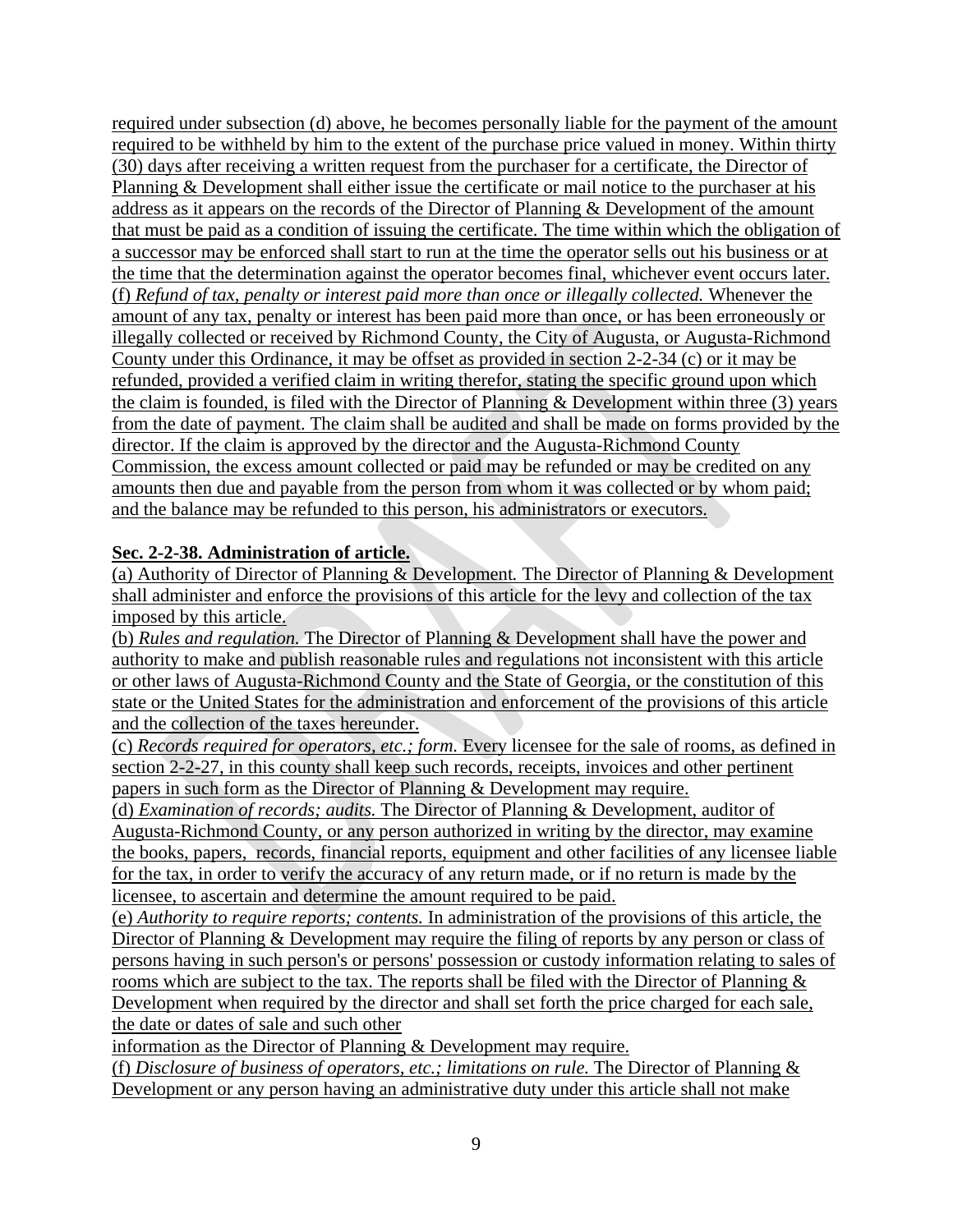known in any manner the business affairs, operations or information obtained by an audit of books, papers, records, financial reports, equipment and other facilities of any licensee or any other person visited or examined in the discharge of official duty, or the amount of source of income, profits, losses, expenditures or any particular thereof, set forth or disclosed in any return, or to permit any return or copy thereof or any book containing any abstract or particulars thereof to be seen or examined by any person not having such administrative duty under this Ordinance, except in the case of judicial proceedings or other proceedings necessary to collect the tax hereby levied and assessed. Successors, receivers, trustees, executors, administrators, and assignees, if directly interested, may be given information as to the items included in the measure and amount of unpaid tax or amounts of tax required to be collected, interest and penalties.

## **Sec. 2-2-39. Revocation of license.**

The continuous failure to pay the above prescribed tax shall render the dealer or person liable therefor subject to revocation of their Business Occupation Tax Certificate in accordance with the procedures set out in the Code of Augusta-Richmond County.

## **Sec. 2-2-40. Severability.**

If any section, provision, or clause of any part of this Ordinance shall be declared invalid or unconstitutional, or if the provisions of any part of this Ordinance as applied to any particular situation or set of circumstances shall be declared invalid or unconstitutional, such individuality shall not be construed to affect the portions of this Ordinance not so held to be invalid, or the application of this Ordinance to other circumstances not so held to be invalid. It is hereby declared as the intent that this Ordinance would have been adopted had such invalid portion not been included herein.

## **Secs. 2-2-41—2-2-45. Reserved.**

## **ARTICLE 5 LOCAL BUSINESS LICENSE TAX ON DEPOSITORY FINANCIAL INSTITUTIONS**

## **Sec. 2-2-36 2-2-46. Tax imposed.**

In accordance with O.C.G.A. § 48-6-93 et seq., there is hereby imposed on each depository financial institution having an office located within Augusta-Richmond County an annual business license tax at a rate of twenty-five one hundredth (0.25) percent of said financial institution's "Georgia gross receipts," as defined in O.C.G.A. § 48-6-

95. The minimum annual amount of business license tax due from any depository financial institution pursuant to this section shall be one thousand dollars (\$1,000.00).

## **Sec. 2-2-37 2-2-47. Return.**

Pursuant to O.C.G.A. § 48-6-93(c), every depository financial institution subject to the tax levied in section 2-2-36(a), above, shall file a return of its gross receipts with theAugusta-Richmond County Commission by March 1 of each year following the year in which such gross receipts are measured. Said return shall be in the manner and in the form prescribed by the Commissioner of the Department of Revenue based on the allocation method set forth in O.C.G.A. § 48-6-93(d). The Augusta-Richmond County license and inspection department shall assess and collect the tax levied pursuant to this Article based upon the information provided in said return.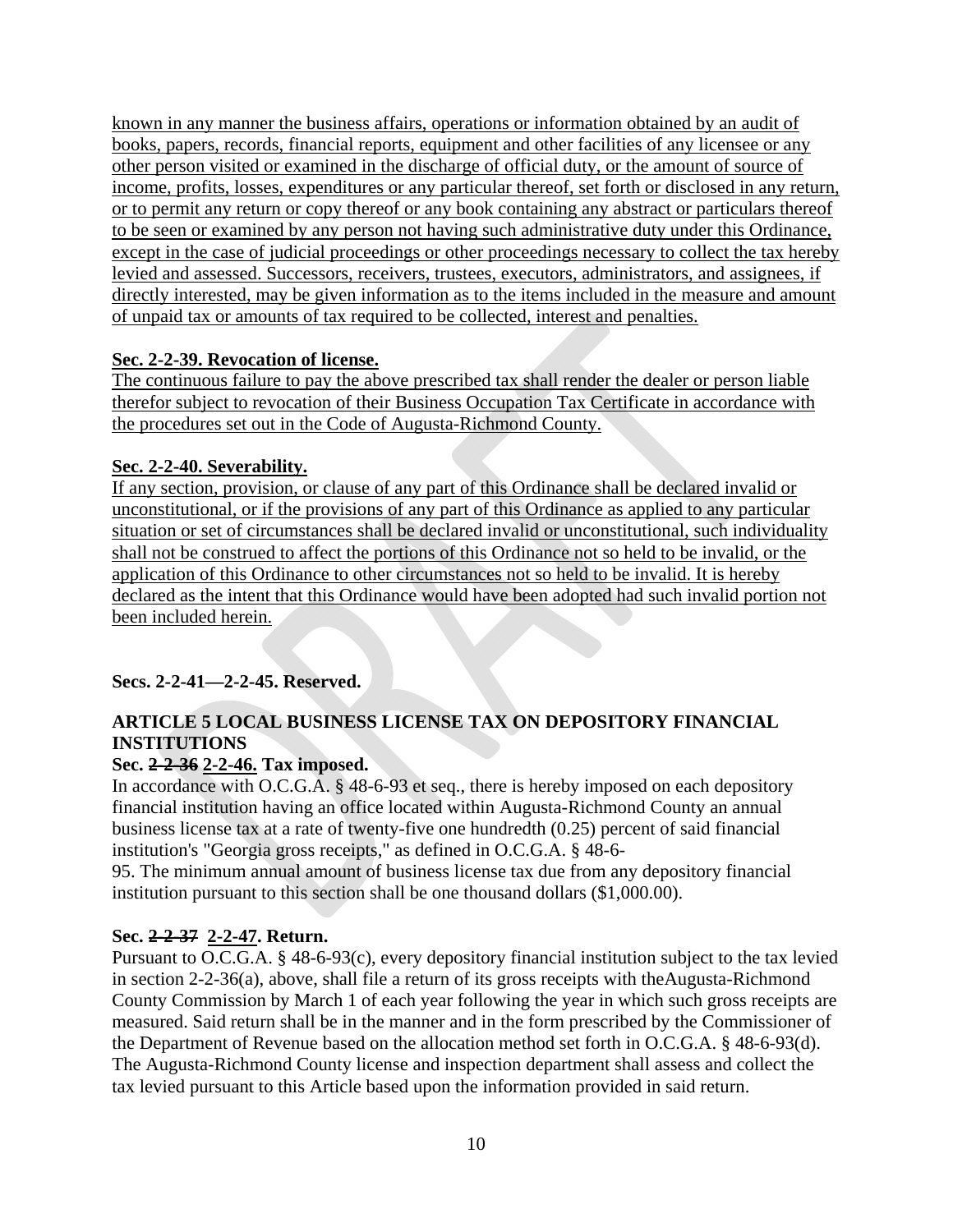### **Sec. 2-2-38 2-2-48. Due date.**

Taxes levied pursuant to this Article shall be due no later than thirty (30) days after filing of the return prescribed by section 2-2-34, above, unless extended by theAugusta-Richmond County Commission.

**Secs. 2-2-49 — 2-2-59. Reserved.** 

## **ARTICLE 6 TAX IMPOSED**

### **Sec. 2-2-50 2-2-60. Tax imposed.**

In accordance with O.C.G.A. § 48-13-90 et seq., there is hereby levied and imposed an excise tax at the rate of three (3) percent upon the rental charge collected by a rental motor vehicle concern when such charge constitutes a taxable event for purpose of sales and use tax under Georgia law.

### **Sec. 2-2-51 2-2-61. Rental charges, rental motor vehicle and rental motor vehicle concern defined.**

(a) *Rental charge.* The total value received by a rental motor vehicle concern for the rental or lease for thirty-one (31) or fewer consecutive days of a rental motor vehicle, including the total cash and nonmonetary consideration for the rental or lease including, but not limited to, charges based on time or mileage and charges for insurance coverage or collision damage waiver but excluding all charges for motor fuel taxes or sales taxes.

(b) *Rental motor vehicle.* A motor vehicle designed to carry ten (10) or fewer passengers and used primarily for the transportation of persons that is rented or leased without a driver regardless of whether such vehicle is licensed in this state.

(c) *Rental motor vehicle concern.* A person or legal entity which owns or leases five (5) or more rental motor vehicles and which regularly rents or leases such vehicles to the public for value.

### **Sec. 2-2-52 2-2-62 . Collection fee discount; penal ties for nonpayment.**

Rental motor vehicle concerns collecting the rental car excise tax shall be allowed a percentage of the tax due and accounted for in the amount of three (3) percent in the form of a deduction in submitting, reporting, and paying the amount due, provided the amount due is not delinquent at the time of payment. Upon the failure to make a timely report and remittance by the 20th day of the month next succeeding the month in which such sales were made, such collection fee shall be forfeited. Rental motor vehicle concerns shall pay such tax with such remittance form as prescribed by the Augusta-Richmond County Commission. Failure to make a timely report and remittance within thirty (30) days after the due date shall render a rental motor vehicle concern liable for a penalty equal to ten (10) percent of the total amount due during the first thirty-day period following the date such report and remittance were due; and a further penalty of five (5) percent of the amount of such remittance for each successive thirty-day period, or any portion thereof, during which such report and remittance are not filed.

#### **Sec. 2-2-53 2-2-63. Verification of books and records.**

All books and records of each rental motor vehicle concern shall be subject to inspection and audit by Augusta-Richmond County to verify compliance with this article.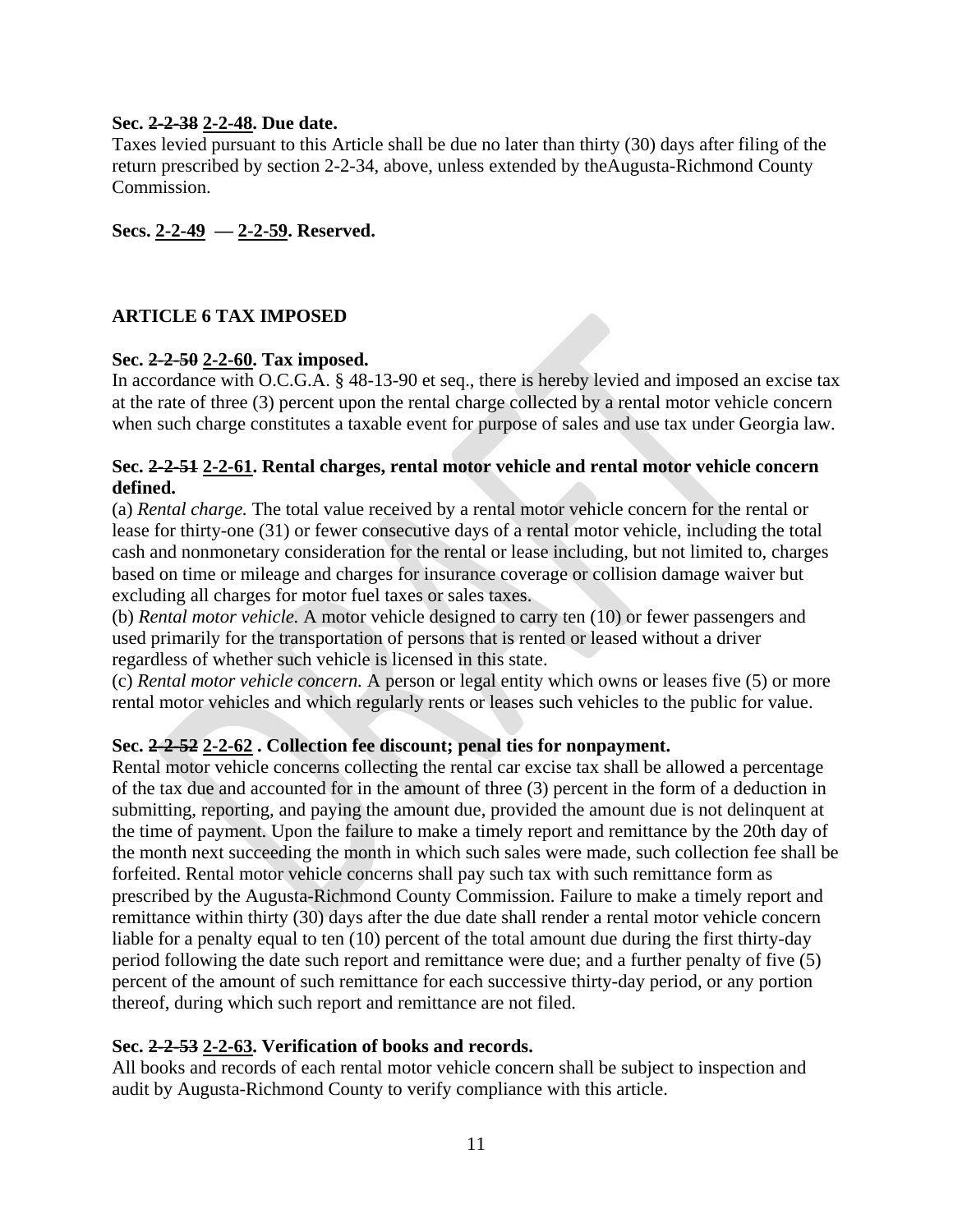### **Sec. 2-2-54 2-2-64. Excise tax in addition to other taxes.**

The excise tax provided for herein above shall be in addition to any license fee or occupational tax or charge which may now or in the future be imposed upon rental motor vehicle concerns within Augusta-Richmond County.

### **Sec. 2-2-55 2-2-65. Proceeds to fund downtown parking facilities.**

The rental car excise tax provided for herein shall be used for retirement of debt in connection with the construction of the Riverfront Center Parking Deck, the Fort Discovery Parking Garage and the Greene Street Parking Garage and for the maintenance and operation expenses of said parking facilities, as provided in O.C.G.A. § 48-13-93.

### **Sec. 2-2-56 2-2-66. Termination.**

The tax imposed pursuant to this article shall terminate not later than December 31, 2038, unless earlier terminated by the Augusta-Richmond County Commission.

## **Sec. 2-2-67. Determinations, returns and payments.**

(a) *Due date of taxes.* All taxes collected by any licensee or agent hereunder shall be due and payable to the Director of Planning & Development of Augusta-Richmond County monthly on or before the twentieth day of every month next succeeding each respective monthly period, as set forth in section 2-2-52 herein.

(b) *Return; time of filing; persons required to file; execution.* On or before the twentieth day of the month following each monthly period, a return for the preceding monthly period shall be filed with the Director of Planning & Development of Augusta-Richmond County in such form as the director may prescribe by every licensee or agent liable for the payment of tax hereunder. (c) *Contents of return.* All returns shall show the gross receipts from the rental of motor vehicles, as defined in section 2-2-51, amount of tax collected or authorized due for the related period, and such other information as may be required by the Director of Planning & Development. (d) *Delivery of return and remittance.* The person required to file the return shall deliver the return, together with the remittance of the net amount of tax due to Planning & Development Department, 1815 Marvin Griffin Road, Augusta, Ga. 30906, for Augusta-Richmond County. (e) *Collection fee allowed operators.* Operators collecting the tax shall be allowed to receive a percentage of the tax due and accounted for and shall be reimbursed in the form of a deduction in submitting, reporting and paying the amount due, if said amount is not delinquent at the time of payment. The rate of the deduction shall be the same rate authorized for deductions from state tax under the Georgia Retailers' and Consumers' Sales and Use Tax Act, approved February 20, 1951 (Ga. Laws, P. 360) as now or hereafter amended.

## **Sec. 2-2-68. Deficiency determinations.**

(a) *Recomputation of tax; authority to make; basis of recomputation.* If the Director of Planning & Development is not satisfied with the return or returns of the tax, or the amount of the tax to be paid to the Augusta-Richmond County Commission by any person, he may compute and determine the amount required to be paid upon the basis of any information within his possession or that may come into his possession. One or more than one deficiency determination may be made of the amount due for one or more than one monthly period.

(b) *Interest on deficiency.* The amount of the deficiency determination, exclusive of penalties, shall bear interest at the rate of one (1) percent per month or fraction thereof from the twentieth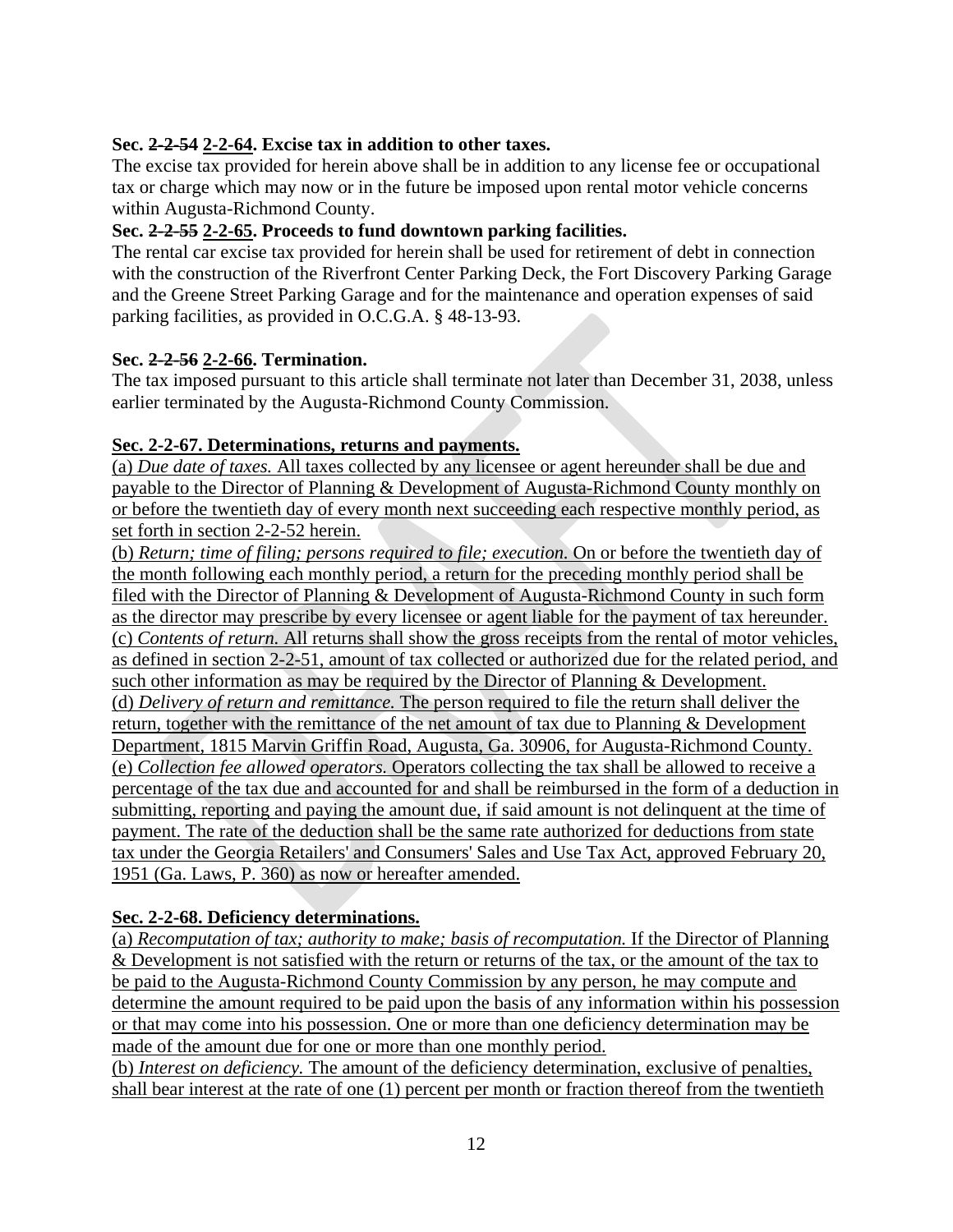day after the close of the monthly period in which the amount or any portion thereof should have been returned until the date of payment.

(c) *Offsetting of overpayment.* In making a deficiency determination, the Director of Planning & Development may offset overpayment, for a period or periods, against underpayment, for another period or periods, against penalties, and against the interest on underpayment. The interest on overpayment shall be computed in the manner set forth in subsection (b) above. (d) *Penalty; negligence or disregard of rules and regulations.* If any part of the deficiency for which a deficiency determination has been made is due to negligence or disregard of rules and regulations, a penalty of twenty (20) percent of the amount of such deficiency shall be added thereto.

(e) *Penalty for fraud or intent to evade.* If any part of the deficiency for which a deficiency determination is made is due to fraud or intent to evade any provisions of this article or other authorized rules and regulations, a penalty of fifty (50) percent of the deficiency shall be added thereto.

(f) *Notice of* Director of Planning & Development's *determination; service of.* The Director of Planning & Development, or his designated representative, shall give to the licensee written notice of his deficiency determination. The notice may be served personally or by mail; if by mail such service shall be pursuant to O.C.G.A. § 9-11-4 and shall be addressed to the licensee at his address as it appears in the records of the Director of Planning & Development. In case of service by mail of any notice required by this article, the service is complete at the time of deposit in the United States Post Office.

(g) *Time within which notice of deficiency determination to be mailed.* Except in the case of fraud, intent to evade this article or authorized rules or regulations, or failure to make a return, every notice of a deficiency determination shall be mailed within three (3) years after the twentieth day of every month following the monthly period for which the amount is proposed to be determined, or within three (3) years after the return is filed, whichever period should last expire.

# **Sec. 2-2-69. Determination if no return made.**

(a) *Estimate of gross receipts.* If any licensee fails to make a return, the Director of Planning & Development shall make an estimate of the amount of the gross receipts of the licensee, or as the case may be, of the amount of the total sales in Augusta-Richmond County which are subject to the tax. The estimate shall be made for the period or periods in respect to which the licensee failed to make the return and shall be based upon any information which is in, or may come into, the possession of the Director of Planning & Development. Upon the basis of this estimate, the Director of Planning & Development shall compute and determine the amount required to be paid the Commission, adding to the sum thus determined a penalty equal to fifteen (15) percent thereof. One (1) or more deficiency determinations may be made for one (1) or for more than one (1) period.

(b) *Manner of computation; offsets; interest.* In making a determination under this section, the Director of Planning & Development may offset overpayment for a period or penalties against the interest on the underpayment. The interest on underpayment shall be computed in the manner set forth in section 2-2-68 (c).

(c) *Interest on amount found due.* The amount of the determination under this section, exclusive of penalties, shall bear interest at the rate of one (1) percent per month, or fraction thereof, from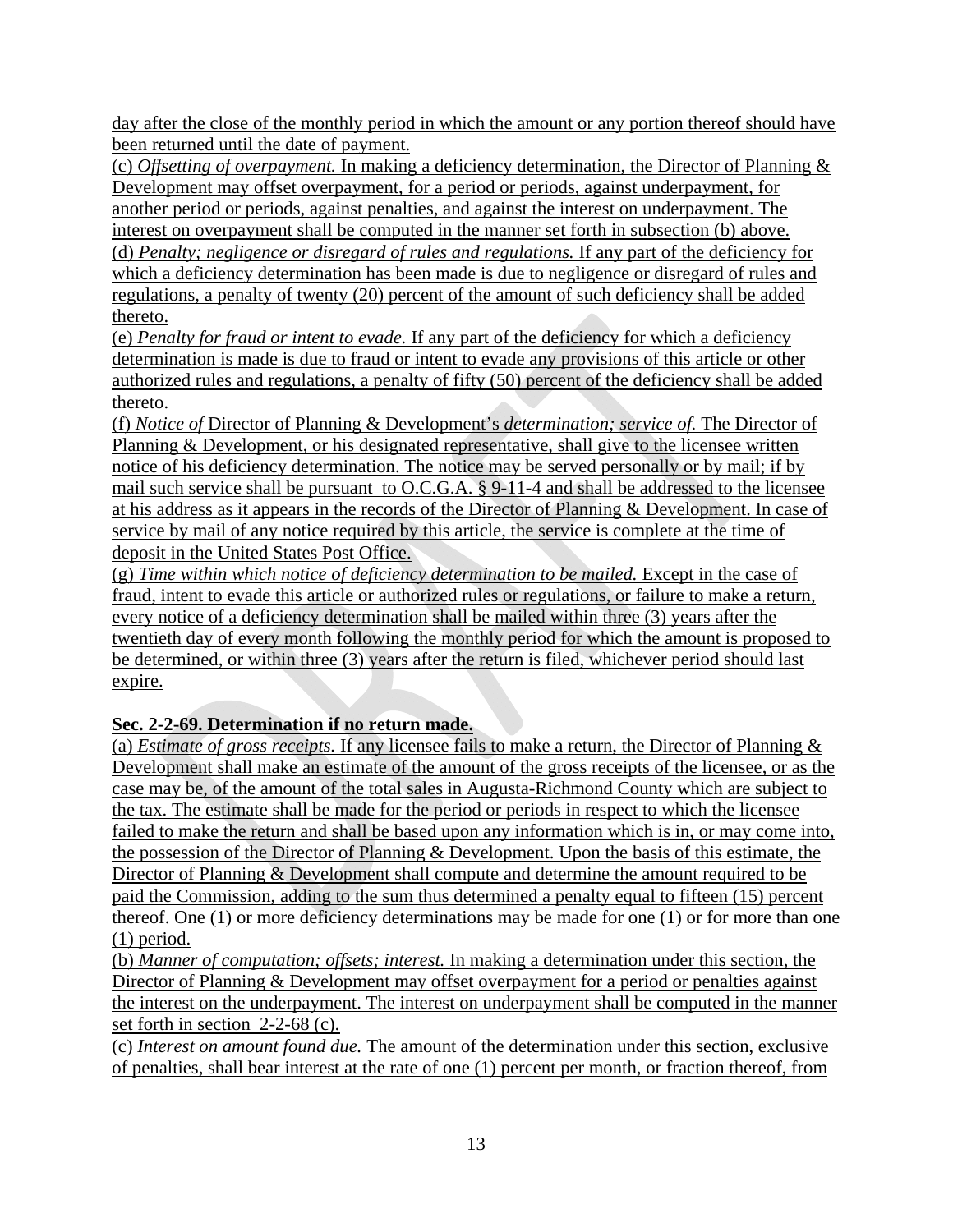the twentieth day of the month following the monthly period, for which the amount or any portion thereof should have been returned, until the date of payment.

(d) *Giving of notice; manner of service.* Promptly after making his determination, the Director of Planning & Development shall give to the person written notice, to be served personally or by mail in the manner prescribed for service of notice of a deficiency determination.

## **Sec. 2-2-70. Penalties and interest for failure to pay tax.**

Any licensee who fails to pay the tax herein imposed to the Augusta-Richmond County Commission, or fails to pay any amount of such tax required to be collected and paid to the Commission, within the time required, shall pay a penalty of ten (10) percent of the tax, or amount of the tax, in addition to the tax or amount of the tax, plus interest on the unpaid tax or any portion thereof, as set forth in section 2-2-68 (b).

## **Sec. 2-2-71. Collection of tax.**

(a) *Security, Director of Planning & Development may exact; amount; sale of; notice of sale, return of surplus.* The Director of Planning & Development, whenever he deems it necessary to ensure compliance with this article, may require any person subject hereto to deposit with him such security as the director may determine. The amount of the security shall be fixed by the director but shall not be greater than twice the person's estimated average liability for the period for which he files returns, determined in such a manner as the director deems proper, or ten thousand dollars (\$10,000.00), whichever amount is the lesser. The amount of the security may be increased by the Director of Planning & Development subject to the limitations herein provided. The director may sell the security at public auction, with the approval of the Augusta-Richmond County Commission, if it becomes necessary to do so in order to recover any tax or any amount required to be collected, interest or penalty due. Notice of the sale may be served upon the person who deposited the security personally or by mail; if by mail, service shall be made in the manner prescribed for service of a notice of a deficiency determination and shall be addressed to the person at his address as it appears in the records of the Director of Planning & Development. Upon any sale, any surplus above the amounts due shall be returned to the person who deposited the security.

(b) *Notice of delinquency to persons holding, credits or property of delinquent; time for; duty of persons so notified.* If any person is delinquent in the payment of the amount required to be paid by him, or in the event a determination has been made against him which remains unpaid, the Director of Planning & Development may, not later than three (3) years after the payment became delinquent, give notice thereof by registered mail to all persons in Augusta-Richmond County having in their possession or under their control any credits or other personal property belonging to the delinquent, or owing any debts to the delinquent. After receiving the notice, the persons so notified shall neither transfer nor make any other disposition of the credits, other personal property or debts in their possession or under their control at the time they receive the notice until the director consents to a transfer or disposition or until twenty (20) days elapse after the receipt of the notice. All persons so notified shall, within five (5) days after receipt of the notice, advise the director of all these credits, other personal property, or debts in their possession, under their control or owing by them.

(c) *Action for tax; time for.* At any time within three (3) years after any tax or any amount of tax required to be collected becomes due and payable and at any time within three (3) years after the delinquency of any tax or any amount of tax required to be collected, the Director of Planning &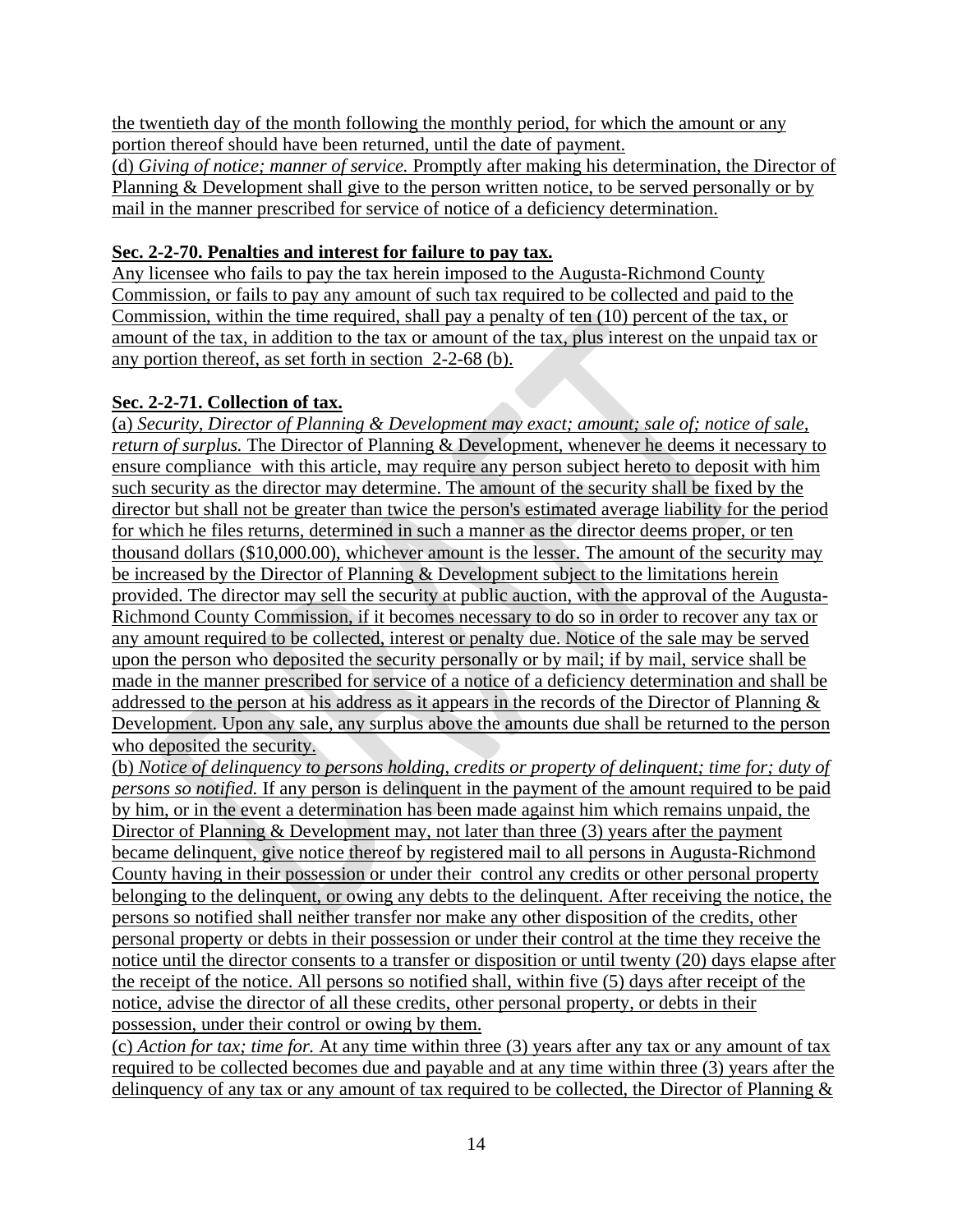Development may bring an action in the courts of this state, or any other state, or of the United States, in the name of the Augusta- Richmond County Commission, to collect the amount delinquent, together with penalties and interest, court fees, filing fees, attorney's fees and other legal fees incident thereto.

(d) *Duty of successors or assignees of operator to withhold tax from purchase money.* If any operator liable for any amount under this article sells out his business or quits the business, his successors or assigns shall withhold sufficient of the purchase price to cover such amount due and owing until the former owner produces a receipt from the Director of Planning & Development showing that he has been paid or a certificate stating that no amount is due. (e) *Liability for failure to withhold; certificate of notice of amount due; time to enforce successor's liability.* If the purchaser of a business fails to withhold the purchase price as required under subsection (d) above, he becomes personally liable for the payment of the amount required to be withheld by him to the extent of the purchase price valued in money. Within thirty (30) days after receiving a written request from the purchaser for a certificate, the Director of Planning & Development shall either issue the certificate or mail notice to the purchaser at his address as it appears on the records of the Director of Planning & Development of the amount that must be paid as a condition of issuing the certificate. The time within which the obligation of a successor may be enforced shall start to run at the time the operator sells out his business or at the time that the determination against the operator becomes final, whichever event occurs later. (f) *Refund of tax, penalty or interest paid more than once or illegally collected.* Whenever the amount of any tax, penalty or interest has been paid more than once, or has been erroneously or illegally collected or received by Richmond County, the City of Augusta, or Augusta-Richmond County under this Ordinance, it may be offset as provided in section 2-2-68 (c) or it may be refunded, provided a verified claim in writing therefor, stating the specific ground upon which the claim is founded, is filed with the Director of Planning  $\&$  Development within three (3) years from the date of payment. The claim shall be audited and shall be made on forms provided by the director. If the claim is approved by the director and the Augusta-Richmond County Commission, the excess amount collected or paid may be refunded or may be credited on any amounts then due and payable from the person from whom it was collected or by whom paid; and the balance may be refunded to this person, his administrators or executors.

## **Sec. 2-2-72 Administration of article.**

(a) *Authority of* Director of Planning & Development*.* The Director of Planning & Development shall administer and enforce the provisions of this article for the levy and collection of the tax imposed by this article.

(b) *Rules and regulation.* The Director of Planning & Development shall have the power and authority to make and publish reasonable rules and regulations not inconsistent with this article or other laws of Augusta-Richmond County and the State of Georgia, or the constitution of this state or the United States for the administration and enforcement of the provisions of this article and the collection of the taxes hereunder.

(c) *Records required for operators, etc.; form.* Every licensee for the sale of rooms, as defined in section 2-2-27, in this county shall keep such records, receipts, invoices and other pertinent papers in such form as the Director of Planning & Development may require.

(d) *Examination of records; audits.* The Director of Planning & Development, auditor of Augusta-Richmond County, or any person authorized in writing by the director, may examine the books, papers, records, financial reports, equipment and other facilities of any licensee liable